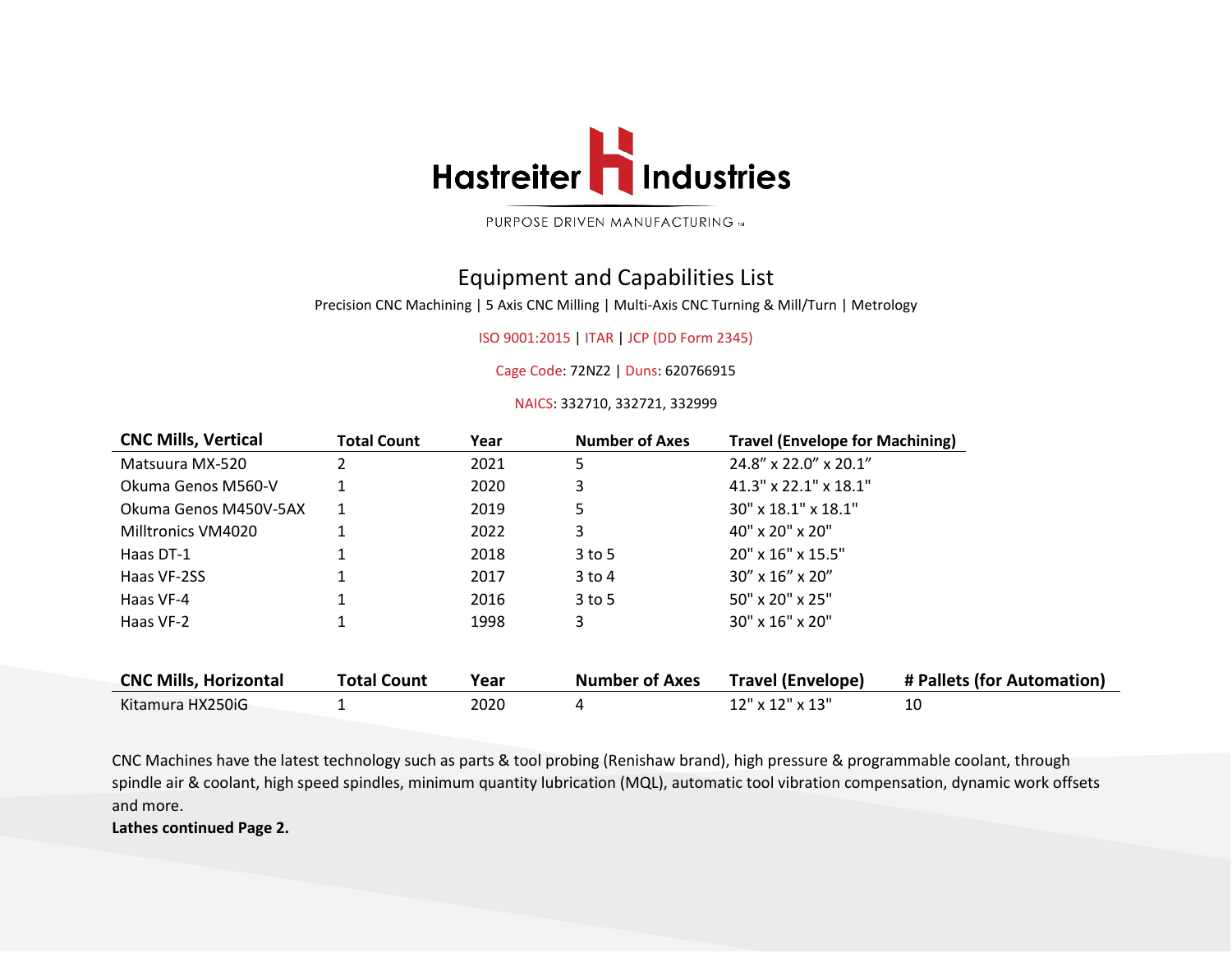| <b>CNC Lathes</b>                     | <b>Total Count</b> | Year       | <b>Specifications</b>                        | <b>Max Part Diameter</b> |
|---------------------------------------|--------------------|------------|----------------------------------------------|--------------------------|
| Quicktech i-42 Ultimate               |                    | 2021       | 10 Axes Multi-Tasking Turn/Mill              | 3.94''                   |
| Okuma Genos L3000MY-e x 400           |                    | 2021       | Tail Stock, Y Axis, Live Tooling             | 13.39"                   |
| Okuma Genos L3000MY-e x 1000          | 1                  | 2020       | Tail Stock, Y Axis, Live Tooling             | 13.39"                   |
| Okuma LB3000EX-II BBMYW x 800         | 2                  | 2019, 2021 | Multi Spindle, Y Axis, Live Tooling          | 13.39"                   |
| Okuma LB3000EX-II x 500               |                    | 2022       | <b>Tail Stock</b>                            | 13.39"                   |
| Mazak Nexus 200-II MSY                |                    | 2012       | Multi Spindle, Y Axis, Live Tooling          | 14.96"                   |
| Mazak Nexus 250MS                     |                    | 2006       | Multi Spindle, Live Tooling                  | 14.70"                   |
| Mazak Quick Turn 8N                   |                    | 1991       | Tail Stock, can still hold +/- 0.0001"       | 6.65"                    |
| Metrology - ISO 8 Clean Room +/- 1°C. | <b>Total Count</b> | Year       | <b>Specifications</b>                        | <b>Work Envelope</b>     |
| Mitutoyo S9108 (Laboratory CMM)       | 2                  | 2020       | CMM with Scanning Probe, 5 Axis, ISO 10360   | 30.4" x 39.4" x 31.5"    |
| Hexagon 7.10.7SF (Shop Floor CMM)     | 1                  | 2017       | CMM with Scanning Probe, 5 Axis, ISO 10360   | 27.5" x 39.4" x 27.6"    |
| Keyance IM-7030                       |                    | 2019       | Vision Inspection System                     | 11.8" x 17.8" x 5.7"     |
| <b>3D Printing</b>                    | <b>Total Count</b> | Year       | Type                                         | <b>Max Build Volume</b>  |
| Fusion3 F410                          |                    | 2021       | FDM, Plastics including carbon fiber infused | 14"x14"x12.4"            |
|                                       |                    |            |                                              |                          |
| <b>Automated Sawing</b>               | <b>Total Count</b> | Year       | <b>Max Bar Diameter</b>                      | <b>Max Flat Bar Size</b> |
| Marvel Spartan PA26EPC                |                    | 2017       | 10.25"                                       | 10" x 12"                |
| Marvel Spartan PA10                   |                    | 1996       | 10.25"                                       | 10" x 12"                |



715-227-9988 [Sales@Hastreiter.Industries](mailto:Sales@Hastreiter.Industries) 1811 E 29th St. Marshfield, WI 54449 [www.hastreiter.industries](http://www.hastreiter.industries/)